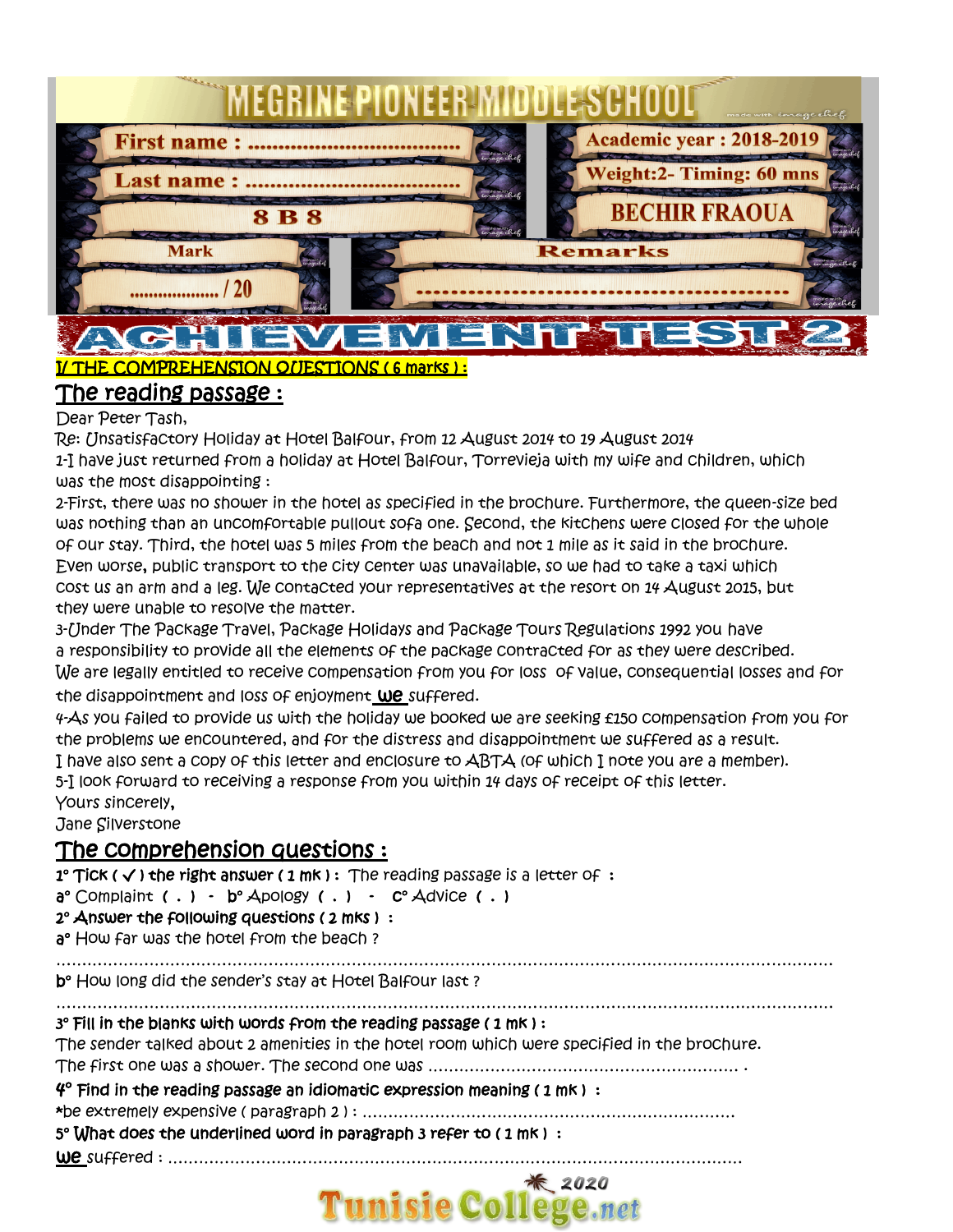## I/ LANGUAGE ( 8 marks ) :

#### 1° Circle the right alternative (2.5 mks) :

The Friday preceding Easter Sunday, known as "Good" or "Holy" Friday, commemorates the crucifixion of Jesus and his ( resurrection  $-$  death  $-$  birth ).

Some Christian denominations fast (  $in - on - at$  ) this day, and many hold special church services.

Christians believe that Jesus was resurrected from the dead on Easter Sunday, on the third day after his crucifixion.

This day is ( tradition – traditional – traditionally ) celebrated in different ways among the many Western





and Eastern Christian traditions, including the eating of special foods. Easter traditions involving egg hunts, egg games, and the gifting of candy eggs.

People ( which – when – who ) regularly attend church often go to special services on Easter Sunday.

These may be (  $long = long - the long$ ) and more elaborate than those of other Sundays.

2° Fill in the blanks with the appropriate words from the list below. There are 2 extra ones (2.5 mks) :

won - gained - proud - rush - worried - performed - stressful

Suzy was interested in choreography. She found dancing a great way to get rid of stress certainly after long ………………………… hours at school. She started dance classes at the age of 7.

At first, she felt embarrassed but later on she ………………………… self-confidence. At the end of each month; together with a bunch of the best dancers at the gym; she ………………………… a new show. Those shows took place at the gym, clubs or even in foreign countries. She was so ………………………… of herself as she often ………………………… in competitions .

#### 3° Supply the right tense or form of the bracketed words (2.5 mks):

Burj AI Arab Hotel This 7 star hotel that people say is the world's (luxurious) ............................... hotel is situated in Dubai. It was designed by multidisciplinary consultancy [Atkins](https://en.wikipedia.org/wiki/Atkins_(company)) led by architect [Tom Wright,](https://en.wikipedia.org/wiki/Tom_Wright_(British_architect)) who got the idea of making it look like the sail of a very tall ship while he (Cross) ...................... The Hudson River on a ferry and noticing some charming yacht sails from the upper deck of the ferry. It is, in fact, one of the tallest hotels in the world. The hotel has everything you need for a great holiday. There are 4 swimming pools, a private beach, a spa and restaurants with

( lick fingers ) ………………………………… food. If you need a taxi, you can choose a Mercedes, a Rolls Royce or even a helicopter.

When you arrive at the airport you can be collected by one of the hotel's cars



or of course the helicopter.

On your ( arrive ) ……………………………… at the hotel you are welcomed by several members of staff offering you rose water, dates and coffee. In your room you have your own butler to look after you and provide whatever you need during your stay and from the window or balcony you have a ( picture ) …………………………… view of the sea. The price ?

( Good ) ……………………… , that can be \$2000 a night.

# **Tunisie College.net**